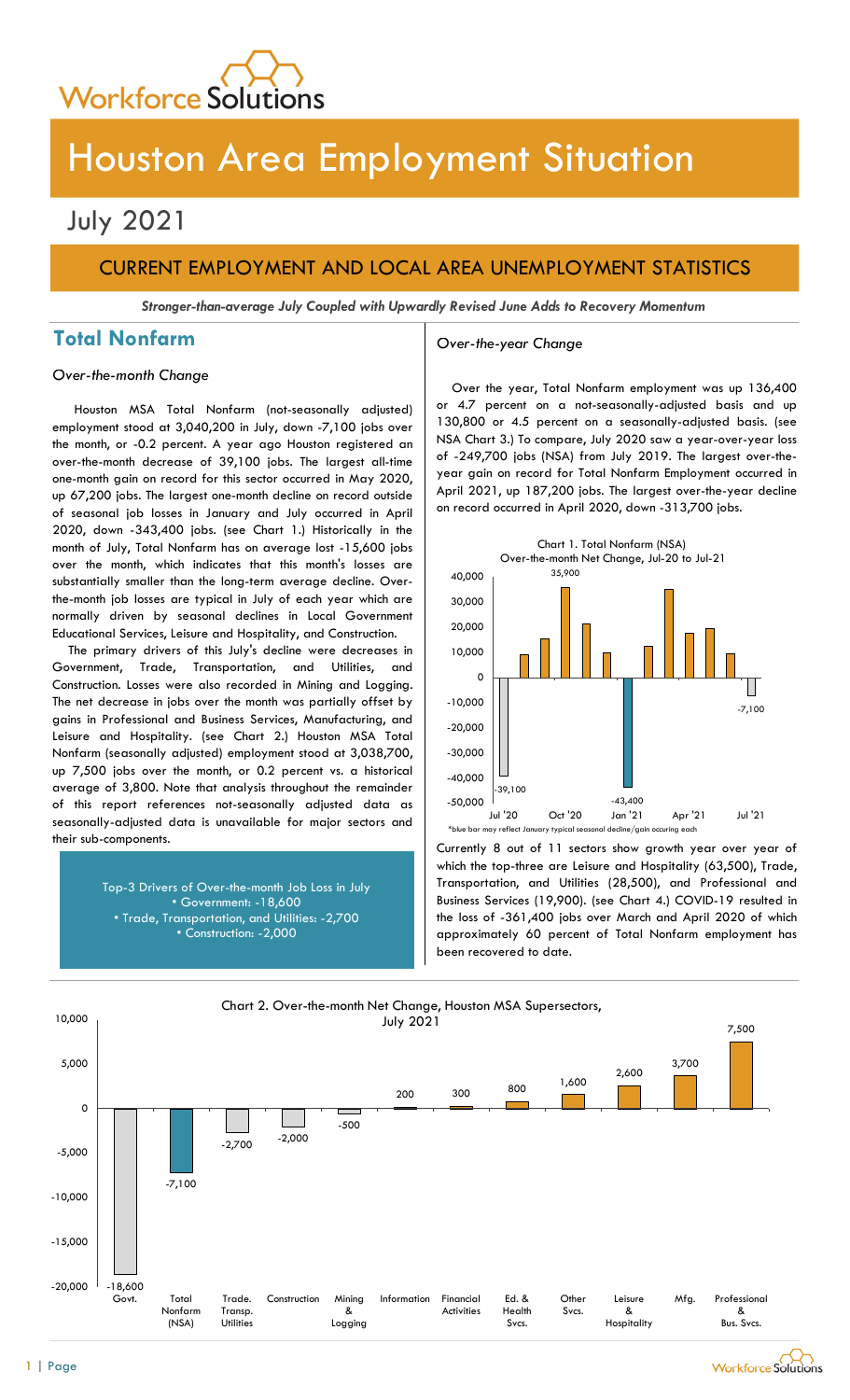### July 2021

### Previous Month's Revisions

Total Nonfarm employment was revised upward by 3,000 jobs for a May to June larger net gain of 9,500 compared to an original estimate of 6,500 jobs. An upward revision of +2,400 jobs in Trade, Transportation, and Utilities was the largest contributor followed by Mining and Logging (+2,100) and Government (+1,900). Downward revisions in Education and Health Services (-1,700), Financial Activities (-1,000), and Manufacturing (-1,000) provided a partial offset of the overall upward revision to Total Nonfarm employment. (see Chart 5.)



- Trade, Transportation, and Utilities: 28,500
- Professional and Business Services: 19,900









Chart 4. Over-the-year Net Change, Houston MSA Supersectors, July 2020 to July 2021



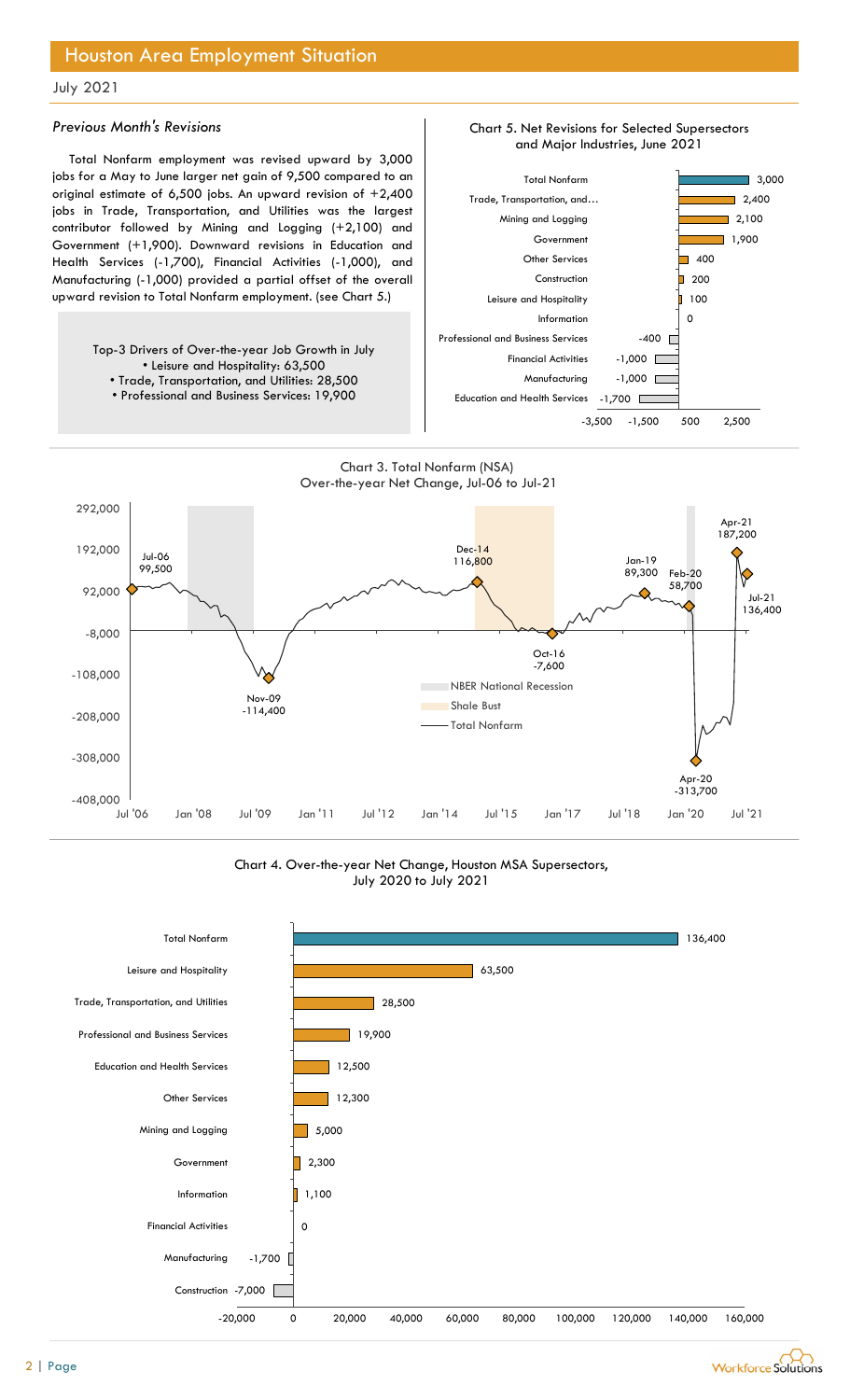### July 2021

## Supplemental Commentary

#### Overall Impressions

July marks the first Houston Area Employment Situation since Texas ended participation in federal pandemic UI programs: PUA, PEUC, and the addition \$300/week, which officially concluded on June 26th. An unanticipated surge in PEUC claims occurred in the weeks immediately after the programs ended however these numbers have fallen significantly indicating that the bulk of these residual PEUC claims have been processed with fewer and fewer remaining. While over-the-month job growth in July was above average, including or excluding seasonal factors, it is unclear how much of the increase can be attributed to withdrawal from pandemic UI programs given the momentum from complete reopening of the economy and potential lingering distortions in the monthly estimates.

Revisions to June data indicate a stronger month for job growth than initially reported. The addition of 3,000 to 4,000 jobs puts June growth much closer to historical averages and slightly lowers the average number of jobs needed each month to return to February 2020's 3.2 million to roughly 9,700.

Leisure and Hospitality was up over the month in July on a non-seasonally-adjusted basis, which is atypical though not unprecedented. July's record increase is likely owed to pent up demand for dining and lodging in the wake of the pandemic, in process disrupting normal seasonal patterns for this sector. This sector remains responsible for a plurality of the jobs recoverd over the previous 12 months.

Since the last jobs report the National Bureau of Economic Research (NBER) has declared the recession officially over, having ended in April 2020 after just two months. Nonetheless, full recovery of Houston's labor market back to February 2020 levels not likely until late-2022 at the earliest and based on trends in the first half 2021, not until mid-2023. (See Supplemental Charts 1 and 2.)





Supplemental Chart 1. Houston MSA Total Nonfarm Previous 17-month Periods of Growth ≥ 0.3%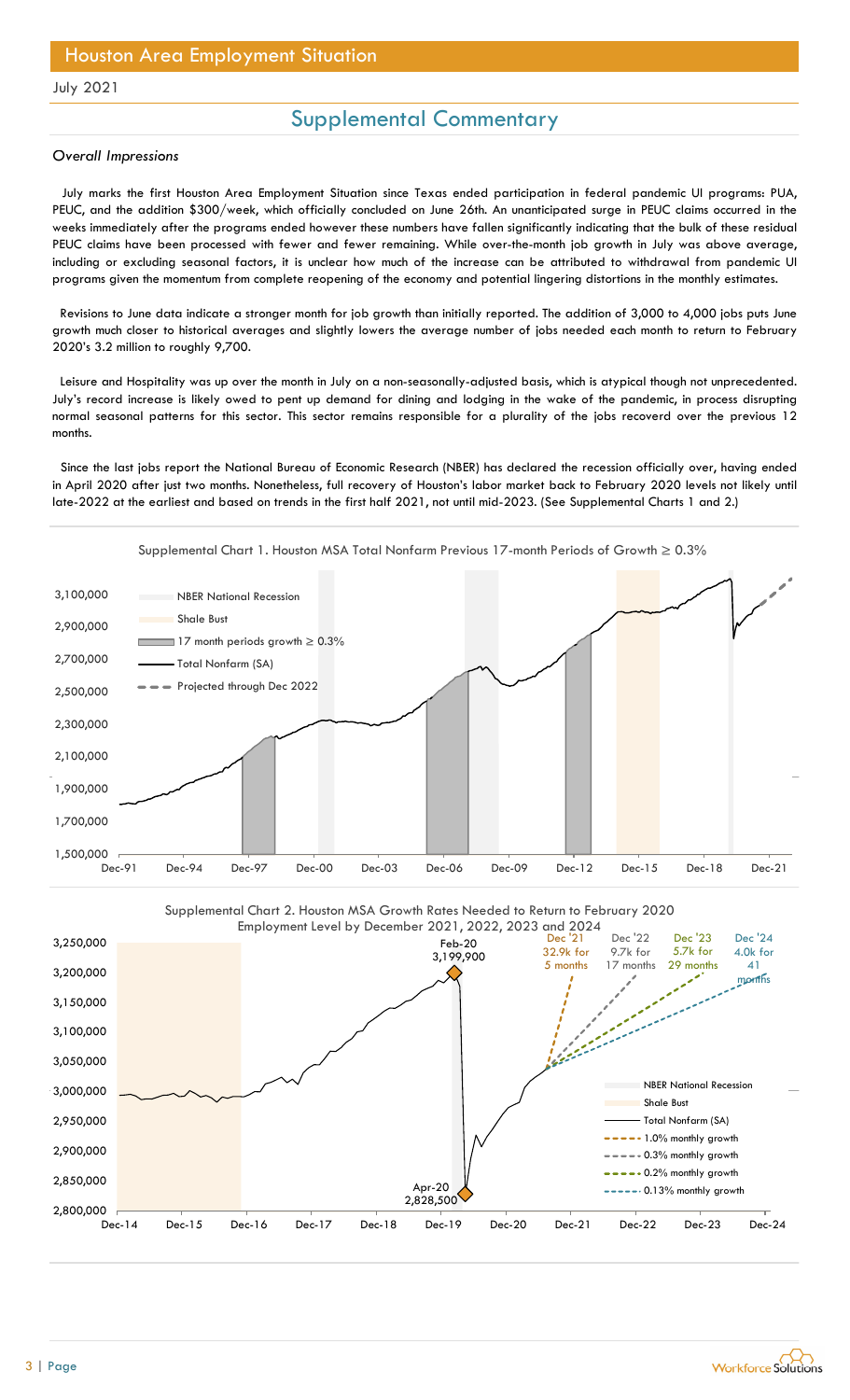July 2021

## Supplemental Commentary (continued)

### Jobs Lost over March and April 2020 Recovered To-date

July's performance boosted the overall recovery rate of Houston's job market to approximately 58 percent to 67%. Leisure and Hospitality is fast-approaching 100 percent recovery with Retail Trade, Other Services, and Education and Healthcare all comfortably past the halfway mark. Unfortunately, Wholesale Trade's poor showing in July erased what little recovery it had previously managed. This now puts it in the company of Construction, Mining, and Logging, and Manufacturing, all of which remain down from their respective pre-pandemic employment levels. Due to seasonal factors, a fair assessment of Government's recovery rate is not possible until September employment related to the start of the school year is reported in late-October.



### Transportation and Warehousing Job Growth Likely Overstated but Remains Strong

First quarter 2021 data from the Quarterly Census of Employment and Wages (QCEW) was released earlier in the month of August giving us our first glimpse in the "true" performance of Houston's labor market thus far this year. While not all sectors are entirely comparable between Current Employment Statistics (CES) data comprising the monthly employment situation and QCEW, some are and can provide a sense of over- or under-estimation of job growth present in the monthly estimates. Readers should be aware that trends found in CES data from March onward may ultimately appear in QCEW data as it becomes available. However, monitoring any sharp divergences between the series early on might aid in managing expectations for full-year growth until benchmark revisions are released in March 2022.

Such is the case with the sector that has shown the highest recovery rate of jobs lost over March and April 2020, according to CES: Transportation and Warehousing\*. As can be seen in the chart below, the CES and QCEW series track each other fairly well over the past three decades with the average deviation, excluding the outlier periods of July 1993 to July 1994 and November 2020 onward, of roughly 1,400 jobs. As of March 2021, the most recent month of data comparable between the two series, the difference in yearover-year employment growth is nearly 11,000 jobs (CES: 12,800 – QCEW: 1,813) resulting a CES estimate that is nearly eight times greater than QCEW. Bear in mind that as of July, CES reports that Transportation and Warehousing is up 15,300 jobs over the year suggesting that the monthly estimates have diverged even further from QCEW. Lastly, observe that the period starting in November 2020 onward marks the largest positive divergence of CES relative to QCEW in the history of the series.

There is good news, however. Notice that the QCEW series through March 2021, while directionally contrasting with CES, remains in positive territory. As a result, reproducing recovery rate calculations on the QCEW version of Transportation and Warehousing still indicates that employment is 148 percent above the losses, which is still impressive and makes it one of the best performing sectors but no longer the best. That title now belongs to Finance and Insurance although the absolute size of the sector is orders of magnitude less than Transportation and Warehousing.

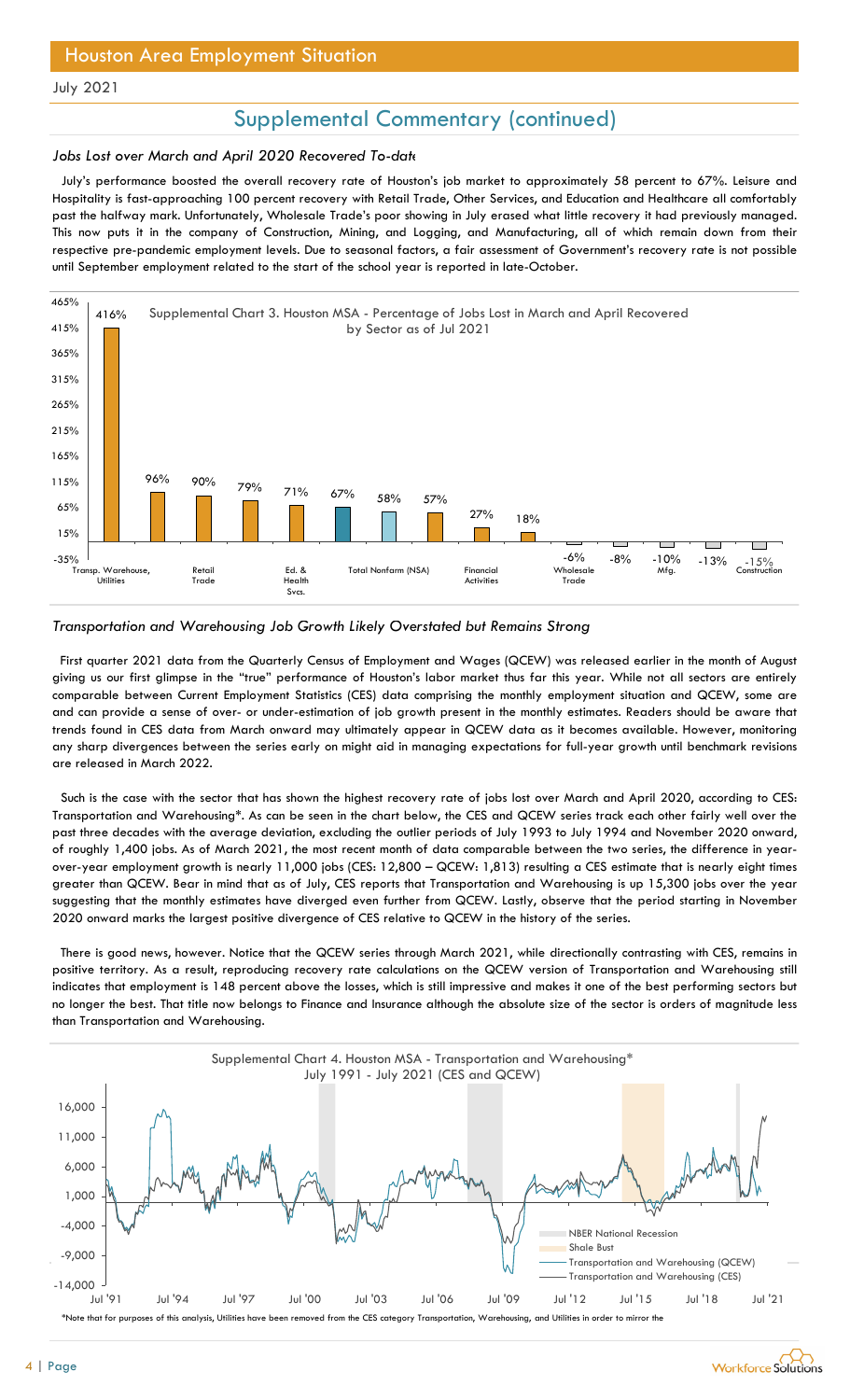## DECLINING INDUSTRY HIGHLIGHTS

Government was the largest declining sector over the month down -18,600 jobs, or -4.5 percent. (see Chart 6.) The largest all-time one-month gain on record for this sector occurred in September 2013, up 22,500 jobs. The largest decline on record occurred in April 2020, down -10,700 jobs. Historically in the month of July, Government has lost an average of -13,700 jobs over the month, which indicates that this month's losses are moderately larger than the long-term average decline. July declines in Government employment reflect the continued temporary shedding of jobs in public education prior to the start of the new academic year in late-August to early-September. Local Government was the largest contributor to the overall sector's decline, down -16,700 jobs over the month. The secondlargest declining contributor was State Government, which lost - 2,000 jobs from June to July. Lastly, Federal Government offset a portion of the sector's losses with a gain of 100 jobs. Government employment was revised upward by 1,900 jobs for

Year over year, Government was up 2,300 jobs, or 0.6 percent. (see Chart 7.) The largest over-the-year gain on record for this sector occurred in May 2010, up 19,100 jobs. The largest decline on record occurred in January 2012, down - 17,100 jobs. Local Government was the largest contributor to the overall sector's increase, up 1,300 jobs over the year. The second-largest contributor was State Government, which added 1,100 jobs from July a year ago. Lastly, Federal Government offset a portion of the sector's gains with a loss of -100 jobs. Since shedding -9,100 jobs over March and April 2020 due to

Government a May to June smaller net loss of -6,100 compared to an original estimate of -8,000 jobs. Over-the-month Change



Over-the-year Change the impact of COVID-19, this sector continues to post losses resulting in total employment that remains -10 percent below levels reported in February 2020. Government's share of Houston area Total Nonfarm Employment has fallen from 13.4 percent to 12.9 percent over the past year.



### About This Sector

This sector consists of establishments of federal, state, and local government agencies that administer, oversee, and manage public programs and have executive, legislative, or judicial authority over other institutions within a given area that are not performed by private establishments. For MSA data, this includes public education but excludes healthcare. Of the three main component industries, Local Government accounts for the majority of the sector's employment at 69 percent. (see Chart 8.) Across the Houston MSA, the concentration of jobs in the overall Government sector is 9 percent less than the national average.





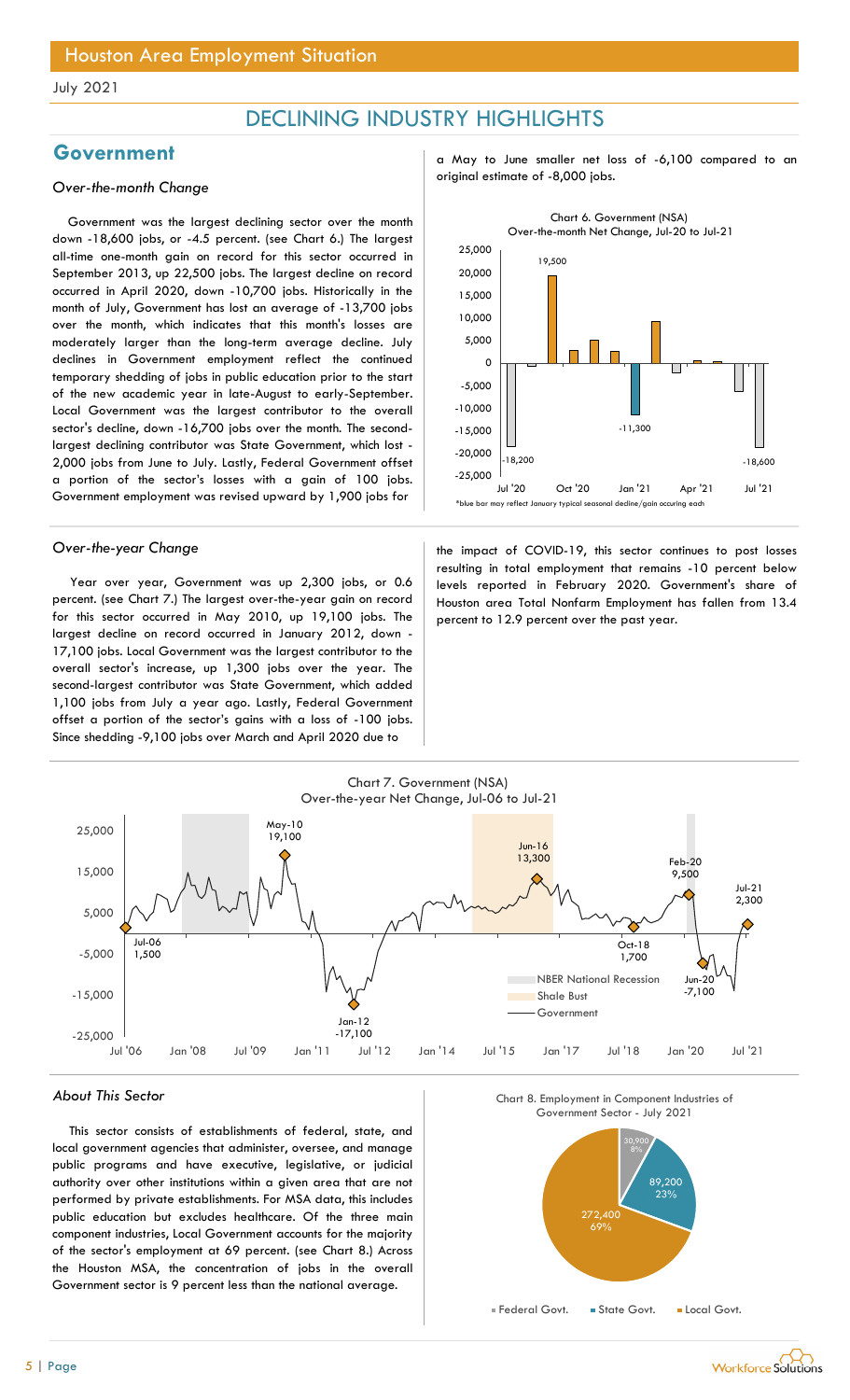## DECLINING INDUSTRY HIGHLIGHTS

## **Trade, Transportation, and Utilities**  $\qquad$  estimate of 3,000 jobs.

### Over-the-month Change

Trade, Transportation, and Utilities was the second-largest declining sector over the month down -2,700 jobs, or -0.4 percent. (see Chart 9.) The largest all-time one-month gain on record for this sector occurred in November 2019, up 17,400 jobs. The largest decline on record occurred in April 2020, down -50,000 jobs. Historically in the month of July, Trade, Transportation, and Utilities has added an average of 10 jobs over the month, which indicates that this month's losses are substantially in contrast to the long-term average gain. Wholesale Trade was the largest contributor to the overall sector's decline, down -5,200 jobs over the month. One component industry that provided a partial offset was Retail Trade, which gained 1,000 jobs from June to July. Lastly, Transportation, Warehousing, and Utilities offset a portion of the sector's losses with a gain of 1,500 jobs. Trade, Transportation, and Utilities employment was revised upward by 2,400 jobs for a May to June larger net gain of 5,400 compared to an original

Year over year, Trade, Transportation, and Utilities was up 28,500 jobs, or 4.7 percent. (see Chart 10.) This was the largestever year-over-year gain in the month of July since records began in 1990. Furthermore, 19.6 percent of total (gross) jobs added across the region over the past year can be attributed to Trade, Transportation, and Utilities. The largest over-the-year gain on record for this sector occurred in April 2021, up 47,400 jobs. The largest decline on record occurred in April 2020, down - 46,200 jobs. Transportation, Warehousing, and Utilities was the largest contributor to the overall sector's increase, up 15,500



Over-the-year Change in the second-largest contributor was Retail Trade, which added 10,500 jobs from July a year ago. Lastly, Wholesale Trade contributed, 2,500 jobs. Trade, Transportation, and Utilities's share of Houston area Total Nonfarm Employment has remained constant at 20.7 percent over the past year.



This sector is composed of establishments wholesaling agriculture, mining, and manufactured goods; retailing goods in small quantities to the public incl. online; transporting passengers and cargo; warehousing and storage; and providing electricity, natural gas, water, and sewage removal. Of the three main component industries, Retail Trade accounts for a plurality of the sector's employment at 47 percent. (see Chart 11.) Across the Houston MSA, the concentration of jobs in the overall sector is 11 percent higher than the national average, due to a 36-percent higher concentration in Wholesale Trade primarily related to the oil and gas industry.

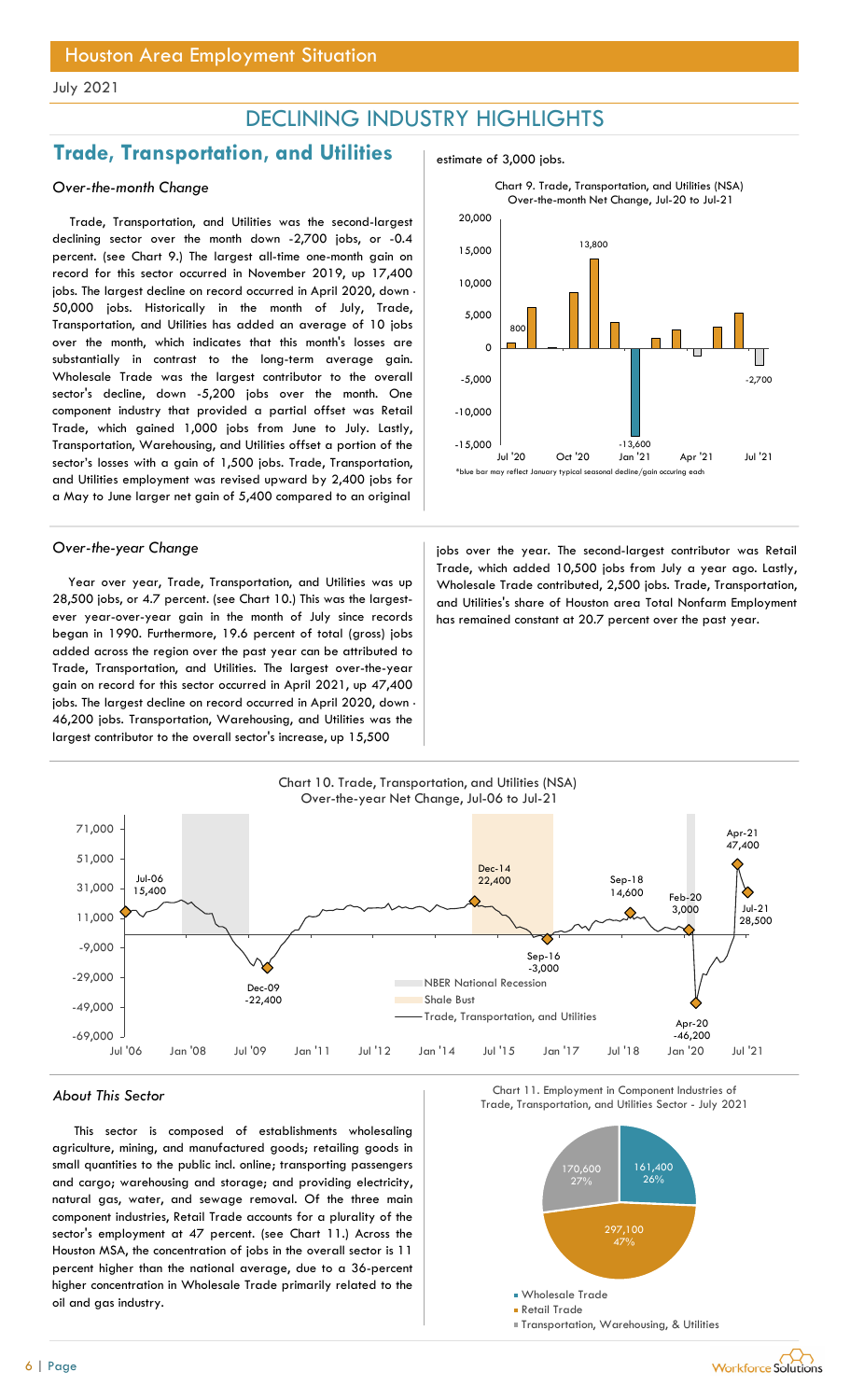## DECLINING INDUSTRY HIGHLIGHTS

## Construction estimate of -2,100 jobs.

### Over-the-month Change

Construction was the third-largest declining sector over the month down -2,000 jobs, or -1.0 percent. (see Chart 12.) The largest all-time one-month gain on record for this sector occurred in March 2021, up 8,500 jobs. The largest decline on record occurred in April 2020, down -23,700 jobs. Historically in the month of July, Construction has lost an average of -1,200 jobs over the month, which indicates that this month's losses are moderately larger than the long-term average decline. Over the past two and half decades, job declines in Contruction have occurred around 70 percent of the time in the month of July. Heavy and Civil Engineering Construction was the largest contributor to the overall sector's decline, down -1,300 jobs over the month. The second-largest declining contributor was Construction of Buildings, which lost -600 jobs from June to July. Lastly, Specialty Trade Contractors subtracted, -100 jobs. Construction employment was revised upward by 200 jobs for a May to June smaller net loss of -1,900 compared to an original

Year over year, Construction was down -7,000 jobs, or -3.3 percent. (see Chart 13.) Among sectors currently showing contraction, this sector is the fastest declining in percentage terms across the Houston area. Furthermore, 80.5 percent of total (gross) jobs lost across the region over the past year can be attributed to Construction. The largest over-the-year gain on record for this sector occurred in December 2014, up 19,700 jobs. The largest decline on record occurred in February 2021, down -37,800 jobs. Heavy and Civil Engineering Construction was the largest contributor to the overall sector's decline, down



Over-the-year Change and the second-largest declining  $-4,600$  jobs over the year. The second-largest declining contributor was Specialty Trade Contractors, which lost -1,400 jobs from July a year ago. Lastly, Construction of Buildings subtracted, -1,000 jobs. Since shedding -24,000 jobs over March and April 2020 due to the impact of COVID-19, this sector continues to post losses resulting in total employment that remains -10 percent below levels reported in February 2020. Construction's share of Houston area Total Nonfarm Employment has fallen from 7.2 percent to 6.7 percent over the past year.



#### About This Sector

This sector comprises establishments engaged in the construction of buildings, infrastructure, site preparation and subdivision, and specialty trades e.g. masonry, painting, and electrical work. Of the three main component industries, Specialty Trade Contractors accounts for a slight majority of the sector's employment at just over 53 percent. (see Chart 14.) Across the Houston MSA, the concentration of jobs in the overall Construction sector is 27 percent higher than the national average, due to 2.2 times more jobs in Heavy and Civil Engineering Construction related to turnaround maintenance of petrochemical facilities.





- **Heavy & Civil Engineering Construction**
- **Specialty Trade Contractors**

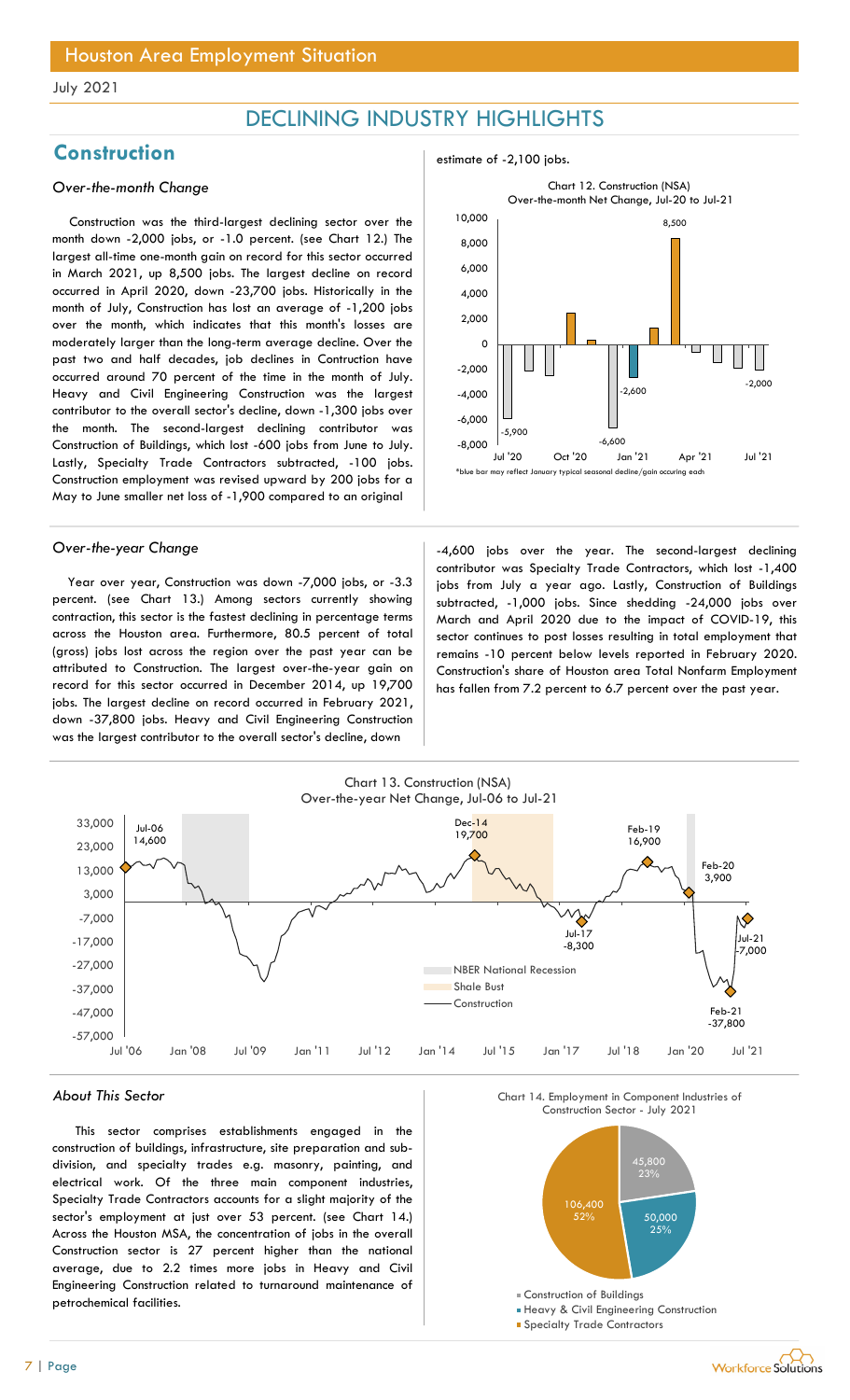## DECLINING INDUSTRY HIGHLIGHTS

## Mining and Logging

### Over-the-month Change

Mining and Logging also saw a decrease over the month down -500 jobs, or -0.7 percent. (see Chart 15.) The largest all-time one-month gain on record for this sector occurred in June 2011, up 2,800 jobs. The largest decline on record occurred in April 2020, down -5,200 jobs. Historically in the month of July, Mining and Logging has added an average of 300 jobs over the month, which indicates that this month's losses are moderately in contrast to the long-term average gain. Support Activities for Mining was the largest contributor to the overall sector's decline, down -300 jobs over the month. The second-largest declining contributor was Oil and Gas Extraction, which lost -100 jobs from June to July. Lastly, Other Mining and Logging Undefined subtracted, -100 jobs. Mining and Logging employment was revised upward by 2,100 jobs for a May to June smaller net loss of -1,000 compared to an original estimate of -3,100 jobs.



Year over year, Mining and Logging was up 5,000 jobs, or 7.9 percent. (see Chart 16.) Among sectors currently showing growth, this sector is the third-fastest growing in percentage terms across the Houston area. The largest over-the-year gain on record for this sector occurred in December 2011, up 11,900 jobs. The largest decline on record occurred in January 2016, down -21,800 jobs. Support Activities for Mining was the largest contributor to the overall sector's increase, up 4,600 jobs over the year. The second-largest contributor was Other Mining and Logging Undefined, which added 500 jobs from July a year

Over-the-year Change and ago. Lastly, Oil and Gas Extraction offset a portion of the sector's gains with a loss of -100 jobs. Since shedding -6,100 jobs over March and April 2020 due to the impact of COVID-19, this sector continues to post losses resulting in total employment that remains -10 percent below levels reported in February 2020. Mining and Logging's share of Houston area Total Nonfarm Employment has remained constant at 2.2 percent over the past year.



#### About This Sector

This sector comprises establishments extracting naturally occurring minerals such as coal and ores; liquid minerals, such as crude petroleum and natural gas; and timber. Of the three main component industries, Oil and Gas Extraction accounts for a plurality of the sector's employment at 50 percent. (see Chart 17.) Across the Houston MSA, the concentration of jobs in the overall Mining and Logging sector is 5.1 times the national average, due to the region's role as a global hub for the oil and gas industry.

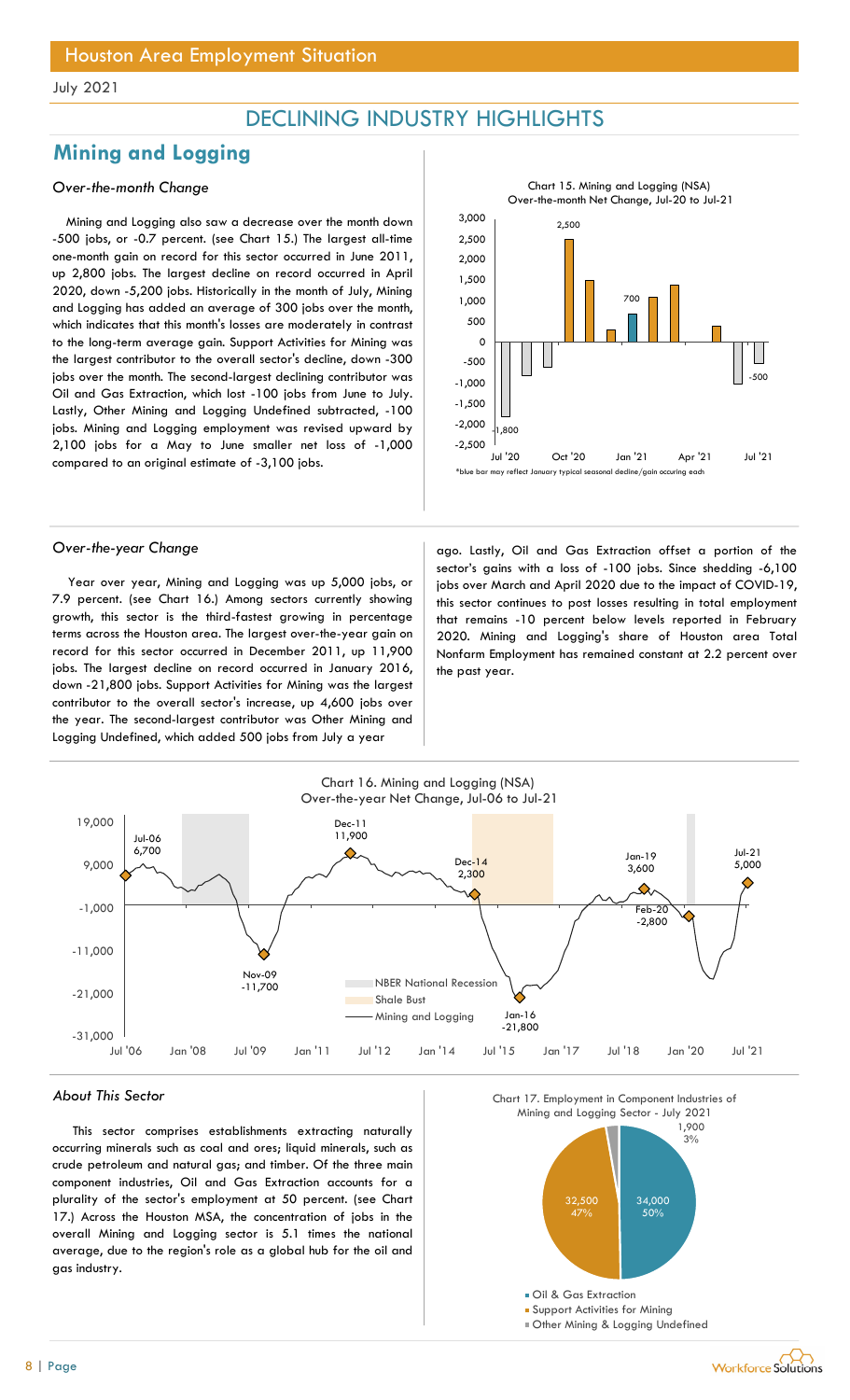## GAINING INDUSTRY HIGHLIGHTS

## Professional and Business Services and about also y -400 jobs for a May to June smaller net gain of

Professional and Business Services was the largest gaining sector over the month up 7,500 jobs, or 1.5 percent. (see Chart 18.) This was the largest-ever gain in the month of July since records began in 1990. The largest all-time one-month gain on record for this sector occurred in March 2021, up 8,000 jobs. The largest decline on record occurred in April 2020, down - 37,800 jobs. Historically in the month of July, Professional and Business Services has added an average of 900 jobs over the month, which indicates that this month's gains are substantially above the long-term average. Administrative and Support and Waste Management and Remediation Services was the largest contributor to the overall sector's increase, up 4,700 jobs over the month. The second-largest contributor was Professional, Scientific, and Technical Services, which added 2,900 jobs from June to July. Lastly, Management of Companies and Enterprises offset a portion of the sector's gains with a loss of -100 jobs. Professional and Business Services employment was revised

Year over year, Professional and Business Services was up 19,900 jobs, or 4.1 percent. (see Chart 19.) The largest over-theyear gain on record for this sector occurred in November 2012, up 30,800 jobs. The largest decline on record occurred in February 2021, down -37,400 jobs. Administrative and Support and Waste Management and Remediation Services was the largest contributor to the overall sector's increase, up 10,200 jobs over the year. The second-largest contributor was Professional, Scientific, and Technical Services, which added 9,300 jobs from July a year ago. Lastly, Management of

600 compared to an original estimate of 1,000 jobs. Over-the-month Change



Over-the-year Change Companies and Enterprises contributed, 400 jobs. Since shedding -41,400 jobs over March and April 2020 due to the impact of COVID-19, this sector has recovered approximately 70 percent of jobs lost as of July. Professional and Business Services's share of Houston area Total Nonfarm Employment has remained constant at 16.6 percent over the past year.



This sector is composed of establishments specializing in professional, scientific, and technical activities; managment of establishments holding equity interests in order to influence management decisions; and office administration, hiring of personnel, security, cleaning, and waste disposal. Of the three main component industries, Professional, Scientific, and Technical Services accounts for a plurality of the sector's employment at 48 percent. (see Chart 20.) Across the Houston MSA, the concentration of jobs in the overall sector is 15 percent higher than the national average, due to times more jobs in Professional, Scientific, and Technical Services serving the oil and gas industry.





Mgmt. of Companies & Enterprises

Admin. & Support & Waste Mgmt. & Remediation Svcs.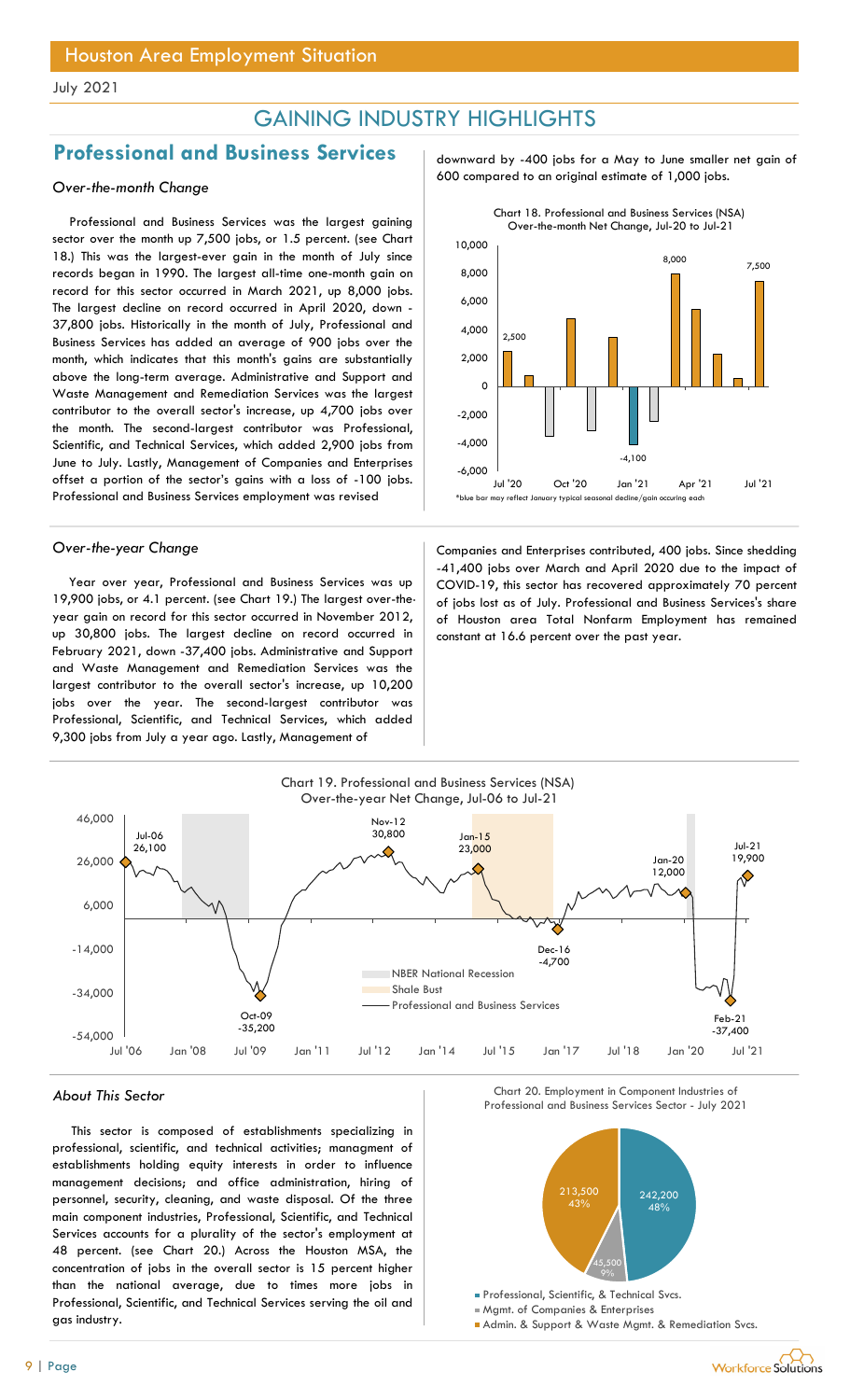## GAINING INDUSTRY HIGHLIGHTS

## **Manufacturing**

### Over-the-month Change

Manufacturing was the second-largest gaining sector over the month up 3,700 jobs, or 1.8 percent. (see Chart 21.) This was the largest-ever gain in the month of July, or any other month, since records began in 1990. The largest decline on record occurred in April 2020, down -10,600 jobs. Historically in the month of July, Manufacturing has lost an average of -300 jobs over the month, which indicates that this month's gains are substantially in contrast to the long-term average decline. Note, that Manufacturing's strong showing in July may be due deferred growth from June finally being captured in the estimates. Durable Goods was the largest contributor to the overall sector's increase, up 2,200 jobs over the month. The second-largest contributor was Non-Durable Goods, which added 1,500 jobs from June to July. Manufacturing employment was revised downward by -1,000 jobs for a May to June smaller net gain of 200 compared to an original estimate of 1,200 jobs.

Year over year, Manufacturing was down -1,700 jobs, or -0.8 percent. (see Chart 22.) Among sectors currently showing contraction, this sector is the second-fastest declining in percentage terms across the Houston area. Furthermore, 19.5 percent of total (gross) jobs lost across the region over the past year can be attributed to Manufacturing. The largest over-theyear gain on record for this sector occurred in June 2012, up 17,700 jobs. The largest decline on record occurred in January 2021, down -29,000 jobs. Durable Goods was the largest contributor to the overall sector's decline, down -3,100 jobs



Over-the-year Change and a settle state over the year. One component industry that provided a partial offset was Non-Durable Goods, which gained 1,400 jobs from July a year ago. Since shedding -11,500 jobs over March and April 2020 due to the impact of COVID-19, this sector continues to post losses resulting in total employment that remains -10 percent below levels reported in February 2020. Manufacturing's share of Houston area Total Nonfarm Employment has fallen from 7.3 percent to 6.9 percent over the past year.



#### About This Sector

This sector comprises establishments engaged in the mechanical, physical, or chemical transformation of materials, substances, or components into new products. Of the two main component industries, Durable Goods accounts for the majority of the sector's employment at 61 percent. (see Chart 23.) Across the Houston MSA, the concentration of jobs in the overall Manufacturing sector is 18 percent less than the national average.





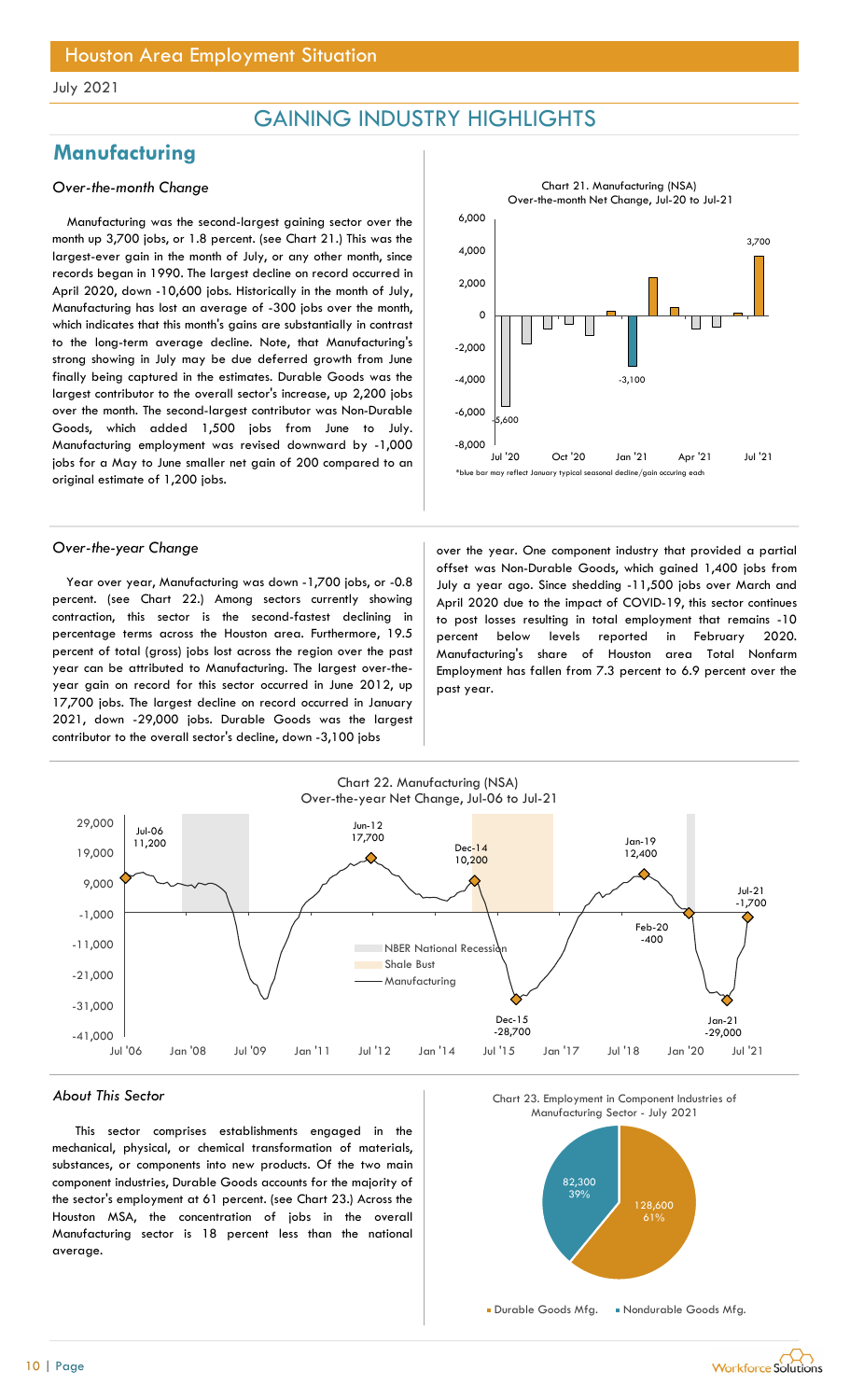## GAINING INDUSTRY HIGHLIGHTS

## Leisure and Hospitality and  $\frac{1}{2}$  a May to June larger net gain of 13,800 compared to an

Leisure and Hospitality was the third-largest gaining sector over the month up 2,600 jobs, or 0.8 percent. (see Chart 24.) This was the largest-ever gain in the month of July since records began in 1990. The largest all-time one-month gain on record for this sector occurred in May 2020, up 42,100 jobs. The largest decline on record occurred in April 2020, down - 123,400 jobs. Historically in the month of July, Leisure and Hospitality has lost an average of -1,600 jobs over the month, which indicates that this month's gains are substantially in contrast to the long-term average decline. Leisure and Hospitality has typically seen declines in the month of July with only four exceptions since records began. Accommodation and Food Services was the largest contributor to the overall sector's increase, up 3,000 jobs over the month. One component industry that provided a partial offset was Arts, Entertainment, and Recreation, which lost -400 jobs from June to July. Leisure and Hospitality employment was revised upward by 100 jobs for

Year over year, Leisure and Hospitality was up 63,500 jobs, or 23.9 percent. (see Chart 25.) This was the largest-ever yearover-year gain in the month of July since records began in 1990. Among sectors currently showing growth, this sector is the fastestgrowing in percentage terms across the Houston area. Furthermore, 43.8 percent of total (gross) jobs added across the region over the past year can be attributed to Leisure and Hospitality. The largest over-the-year gain on record for this sector occurred in April 2021, up 98,600 jobs. The largest decline on record occurred in April 2020, down -125,900 jobs.

original estimate of 13,700 jobs. Over-the-month Change



Over-the-year Change and Theorem Accommodation and Food Services was the largest contributor to the overall sector's increase, up 57,200 jobs over the year. The second-largest contributor was Arts, Entertainment, and Recreation, which added 6,300 jobs from July a year ago. Since shedding -127,900 jobs over March and April 2020 due to the impact of COVID-19, this sector has recovered approximately 100 percent of jobs lost as of July. Leisure and Hospitality's share of Houston area Total Nonfarm Employment has risen from 9.2 percent to 10.8 percent over the past year.



#### About This Sector

This sector is composed of establishments that produce and promote in live performances, events, of exhibits of historical, cultural, or educational interest or related to recreation or hobbies intended for public viewing; and provide customers with lodging and/or meals and beverages for immediate consumption. Of the two main component industries, Accommodation and Food Services accounts for the majority of the sector's employment at 90 percent. (see Chart 26.) Across the Houston MSA, the concentration of jobs in the overall sector is 0 percent higher than the national average.



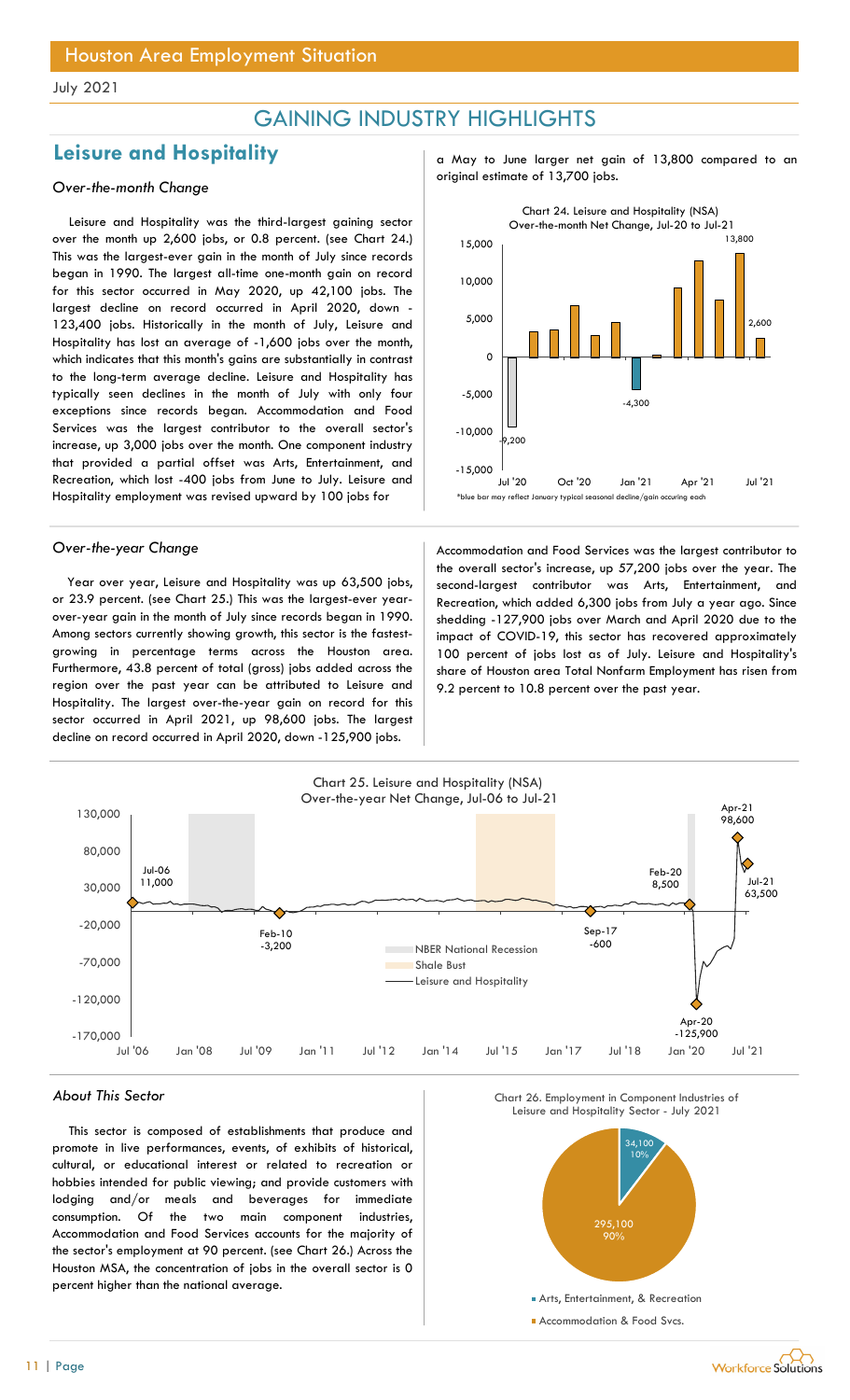## GAINING INDUSTRY HIGHLIGHTS

## **Other Services**

### Over-the-month Change

Other Services also saw an increase over the month up 1,600 jobs, or 1.4 percent. (see Chart 27.) This was the largest-ever gain in the month of July since records began in 1990. The largest all-time one-month gain on record for this sector occurred in June 2020, up 8,000 jobs. The largest decline on record occurred in April 2020, down -28,300 jobs. Historically in the month of July, Other Services has lost an average of -200 jobs over the month, which indicates that this month's gains are substantially in contrast to the long-term average decline. NOTE: No subsector is published at the MSA level by the CES survey. See below for additional information. Other Services employment was revised upward by 400 jobs for a May to June complete erasure of losses resulting in a net gain of 100 compared to an original estimate of -300 jobs.



Year over year, Other Services was up 12,300 jobs, or 12.2 percent. (see Chart 28.) This was the largest-ever year-overyear gain in the month of July since records began in 1990. Among sectors currently showing growth, this sector is the secondfastest growing in percentage terms across the Houston area. The largest over-the-year gain on record for this sector occurred in April 2021, up 20,700 jobs. The largest decline on record occurred in April 2020, down -27,300 jobs. NOTE: No subsector is published at the MSA level by the CES survey. See below for additional information. Since shedding -30,200 jobs over March

Over-the-year Change and April 2020 due to the impact of COVID-19, this sector has recovered approximately 80 percent of jobs lost as of July. Other Services's share of Houston area Total Nonfarm Employment has risen from 3.5 percent to 3.7 percent over the past year.



### About This Sector

This sector comprises establishments engaged in services not classified elsewhere such as equipment and machinery repair, religious activities, grantmaking, advocacy, and providing drycleaning and laundry services, and personal care services. Of the three main component industries, Personal and Laundry Services accounts for a plurality of the sector's employment at 48 percent as a subsector where self-employment is prevalent (source: Census - Non Employer Statistics and BLS - Quarterly Census of Employment and Wages). (see Chart 29.) Across the Houston MSA, the concentration of jobs in the overall Other Services sector is 6 percent less than the national average.

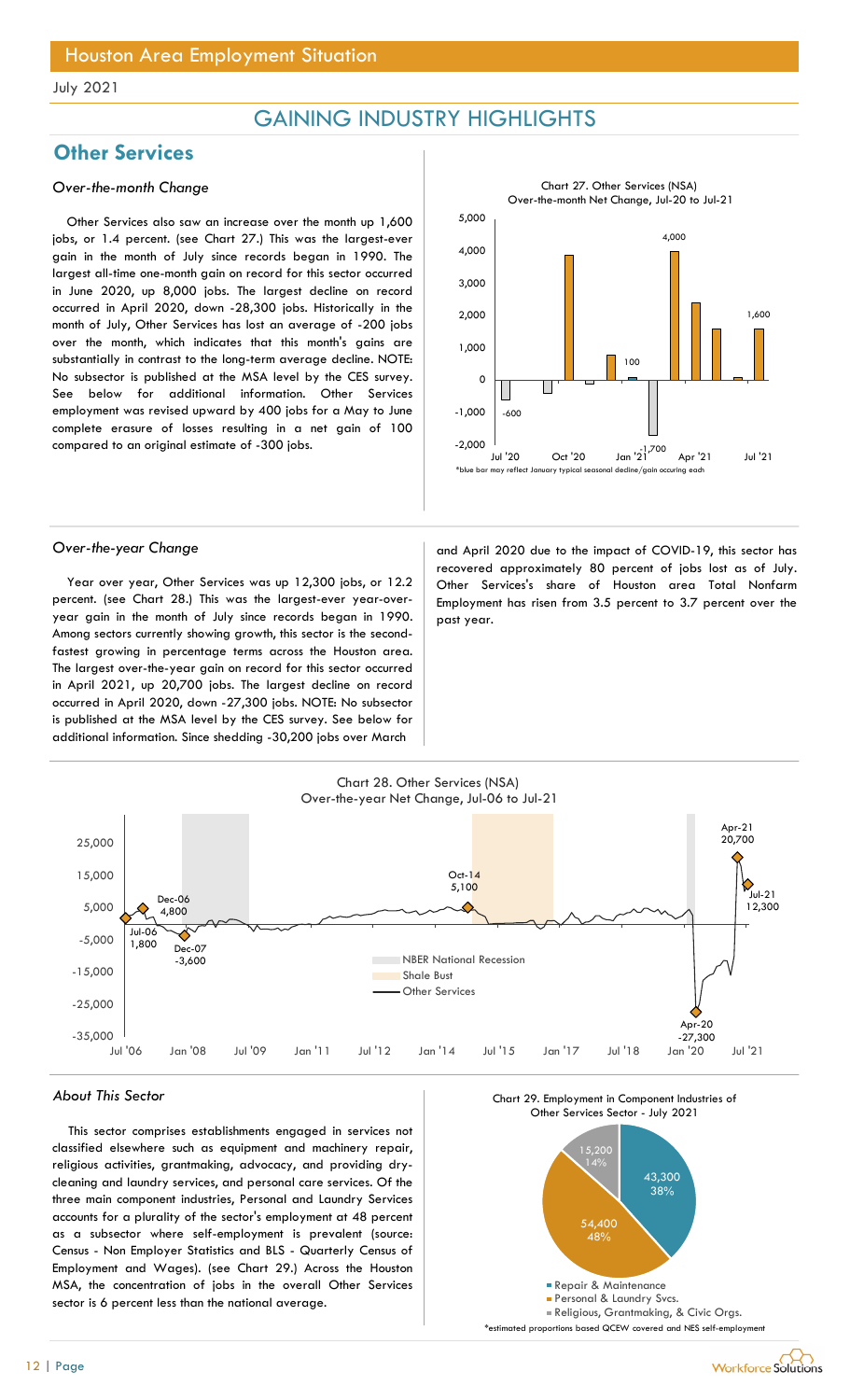## GAINING INDUSTRY HIGHLIGHTS

## Education and Health Services

### Over-the-month Change

Education and Health Services also saw an increase over the month up 800 jobs, or 0.2 percent. (see Chart 30.) The largest all-time one-month gain on record for this sector occurred in May 2020, up 15,500 jobs. The largest decline on record occurred in April 2020, down -42,900 jobs. Historically in the month of July, Education and Health Services has lost an average of -30 jobs over the month, which indicates that this month's gains are substantially in contrast to the long-term average decline. Health Care and Social Assistance was the largest contributor to the overall sector's increase, up 1,200 jobs over the month. One component industry that provided a partial offset was Educational Services, which lost -400 jobs from June to July. Education and Health Services employment was revised downward by -1,700 jobs for a May to June complete erasure of gains leaving a net loss of -1,000 compared to an original estimate of 700 jobs.

jobs, or 3.2 percent. (see Chart 31.) The largest over-the-year gain on record for this sector occurred in April 2021, up 28,100 jobs. The largest decline on record occurred in April 2020, down -34,200 jobs. Health Care and Social Assistance was the largest contributor to the overall sector's increase, up 9,700 jobs over the year. The second-largest contributor was Educational Services, which added 2,800 jobs from July a year ago. Since shedding -45,700 jobs over March and April 2020 due to the impact of COVID-19, this sector has recovered approximately



Over-the-year Change 70 percent of jobs lost as of July. Education and Health Services's share of Houston area Total Nonfarm Employment has Year over year, Education and Health Services was up 12,500 fallen from 13.4 percent to 13.2 percent over the past year.



This sector is composed of establishments that provide private education services (i.e. excluding pubicly-funded primary, secondary, and postsecondary institutions) and establishments that provide healthcare and social assistance to individuals. Of the two main component industries, Health Care and Social Assistance accounts for the majority of the sector's employment at 85 percent. (see Chart 32.) Across the Houston MSA, the concentration of jobs in the overall sector is 17 percent less than the national average, despite the high physical concentration of healthcare jobs centered around Texas Medical Center.





**Educational Svcs.** Health Care & Social Assistance

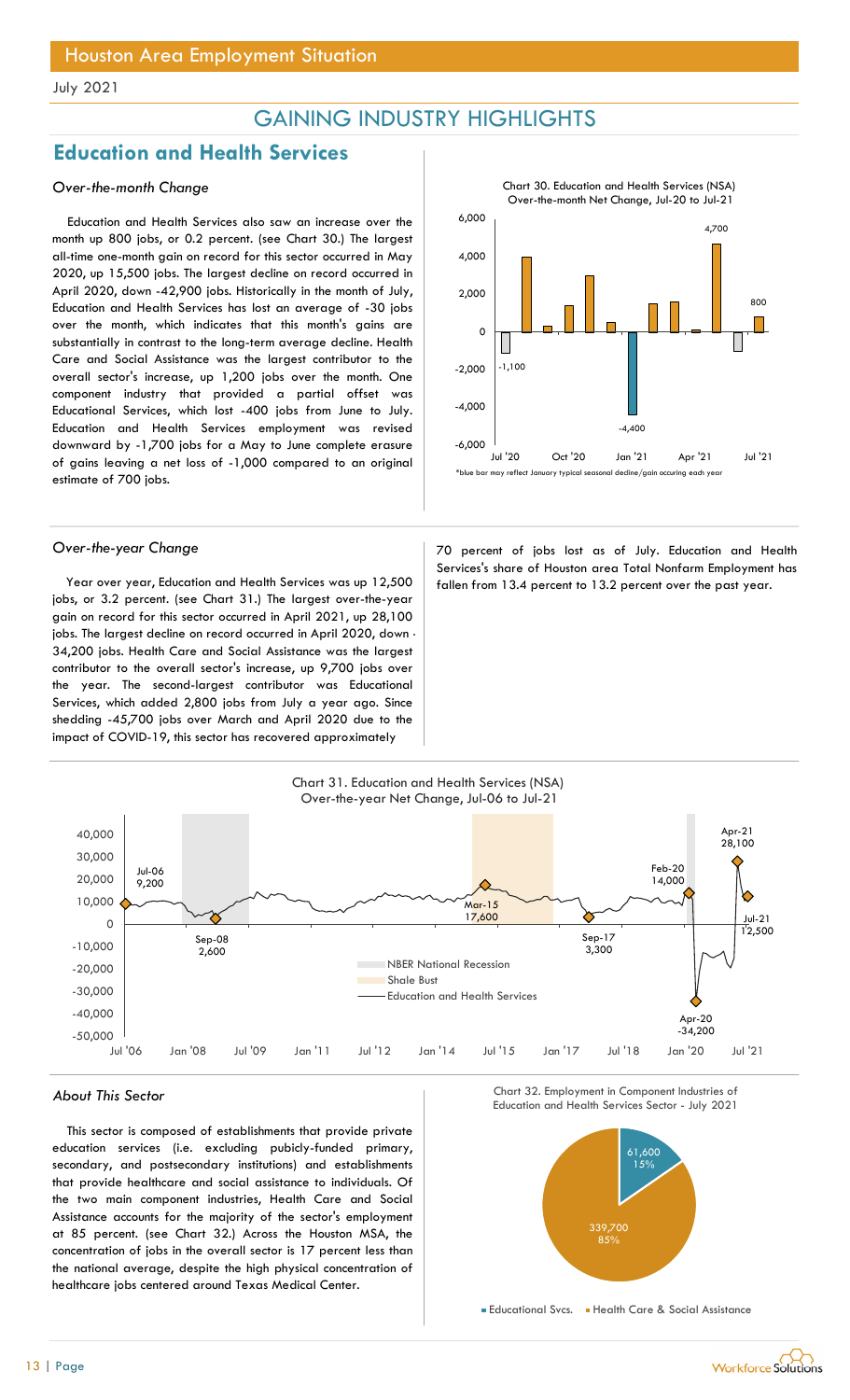## GAINING INDUSTRY HIGHLIGHTS

## Financial Activities

### Over-the-month Change

Financial Activities also saw an increase over the month up 300 jobs, or 0.2 percent. (see Chart 33.) The largest all-time onemonth gain on record for this sector occurred in October 2020, up 2,700 jobs. The largest decline on record occurred in April 2020, down -6,900 jobs. Historically in the month of July, Financial Activities has added an average of 400 jobs over the month, which indicates that this month's gains are slightly below the long-term average. Finance and Insurance was the largest contributor to the overall sector's increase, up 2,000 jobs over the month. One component industry that provided a partial offset was Real Estate and Rental and Leasing, which lost -1,700 jobs from June to July. Financial Activities employment was revised downward by -1,000 jobs for a May to June complete erasure of gains leaving a net loss of -800 compared to an original estimate of 200 jobs.



Year over year, Financial Activities saw no change. (see Chart 34.) Among sectors currently showing contraction, this sector is the third-fastest declining in percentage terms across the Houston area. The largest over-the-year gain on record for this sector occurred in September 1998, up 9,000 jobs. The largest decline on record occurred in February 2021, down -7,100 jobs. Since shedding -7,800 jobs over March and April 2020 due to the impact of COVID-19, this sector has recovered approximately 30 percent of jobs lost as of July. Financial Activities's share of Houston area Total Nonfarm Employment has fallen from 5.6







### About This Sector

This sector is composed of establishments renting, leasing, or allowing use of assets, and financial transactions such as creation, liquidation, or change in ownership of financial assets, underwriting of insurance, and annuities. Of the two main component industries, Finance and Insurance accounts for the majority of the sector's employment at 66 percent. (see Chart 35.) Across the Houston MSA, the concentration of jobs in the overall Financial Activities sector is 11 percent less than the national average, due to a 21-percent lower concentration in Finance and Insurance offsetting a 16-percent higher concentration in Real Estate and Rental and Leasing.





**Real Estate & Rental & Leasing Finance & Insurance**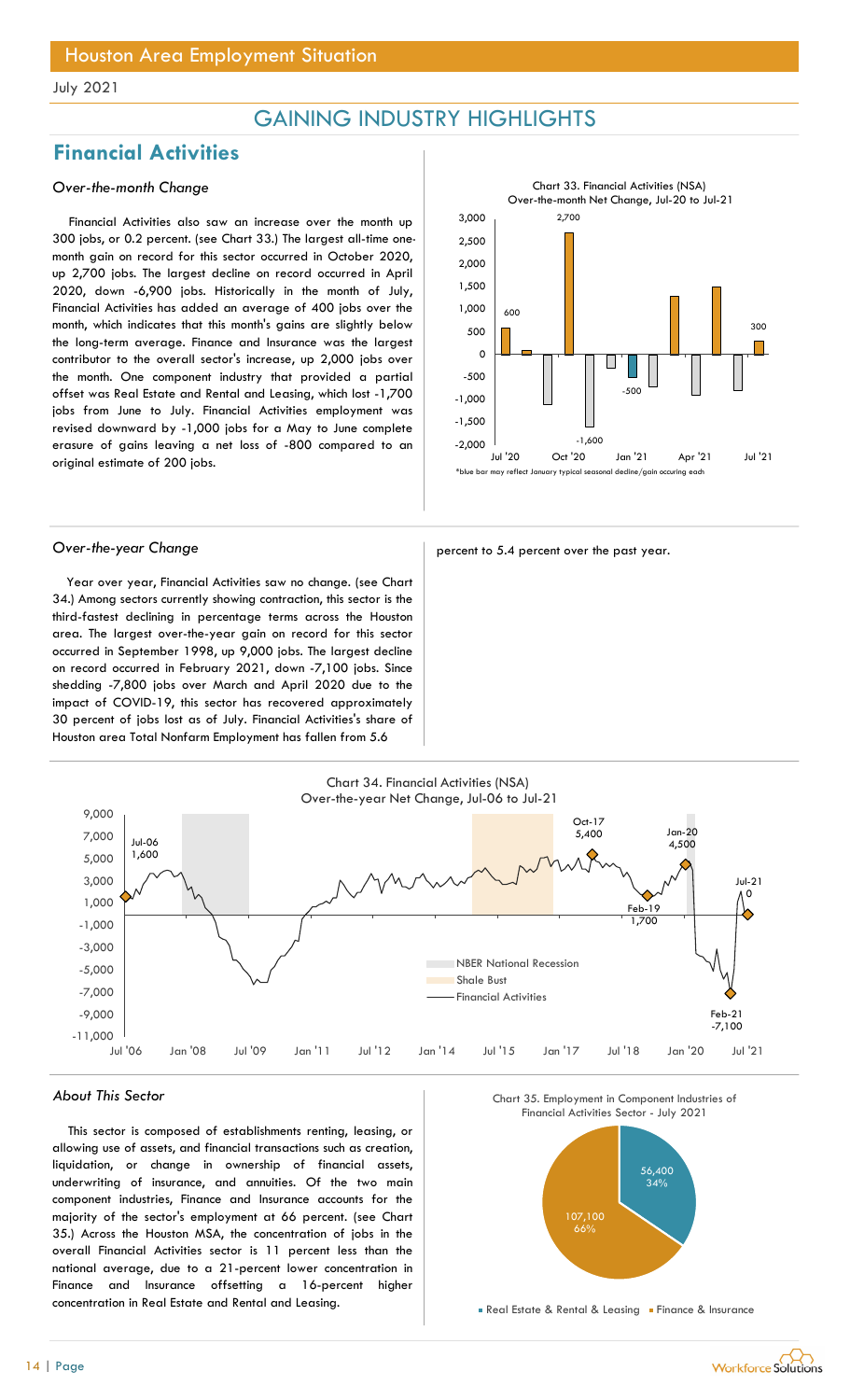## GAINING INDUSTRY HIGHLIGHTS

## Information

### Over-the-month Change

Information also saw an increase over the month up 200 jobs, or 0.7 percent. (see Chart 36.) The largest all-time one-month gain on record for this sector occurred in July 1994, up 1,500 jobs. The largest decline on record occurred in April 2020, down -3,900 jobs. Historically in the month of July, Information has lost an average of -60 jobs over the month, which indicates that this month's gains are substantially in contrast to the long-term average decline. Other Information Undefined was the largest contributor to the overall sector's increase, up 200 jobs over the month. One component industry, Telecommunications, saw no change from June to July. Information employment saw no revision from May to June leaving the previous month's original increase of 200 intact.



Year over year, Information was up 1,100 jobs, or  $3.9$  constant at 1.0 percent over the past year. percent. (see Chart 37.) The largest over-the-year gain on record for this sector occurred in June 1997, up 4,600 jobs. The largest decline on record occurred in April 2002, down -7,000 jobs. Other Information Undefined was the largest contributor to the overall sector's increase, up 1,400 jobs over the year. One component industry that provided a partial offset was Telecommunications, which lost -300 jobs from July a year ago. Since shedding -4,500 jobs over March and April 2020 due to the impact of COVID-19, this sector has recovered

Over-the-year Change and approximately 20 percent of jobs lost as of July. Information's share of Houston area Total Nonfarm Employment has remained



#### About This Sector

This sector comprises establishments producing and distributing information and cultural products, e.g. traditional and online news publishing; software publishing; the motion picture and sound recording; TV broadcasting; and telecommunications. Of the two main component industries, Other Information Undefined accounts for the majority of the sector's employment at 57 percent. (see Chart 38.) Across the Houston MSA, the concentration of jobs in the overall Information sector is 49 percent less than the national average.





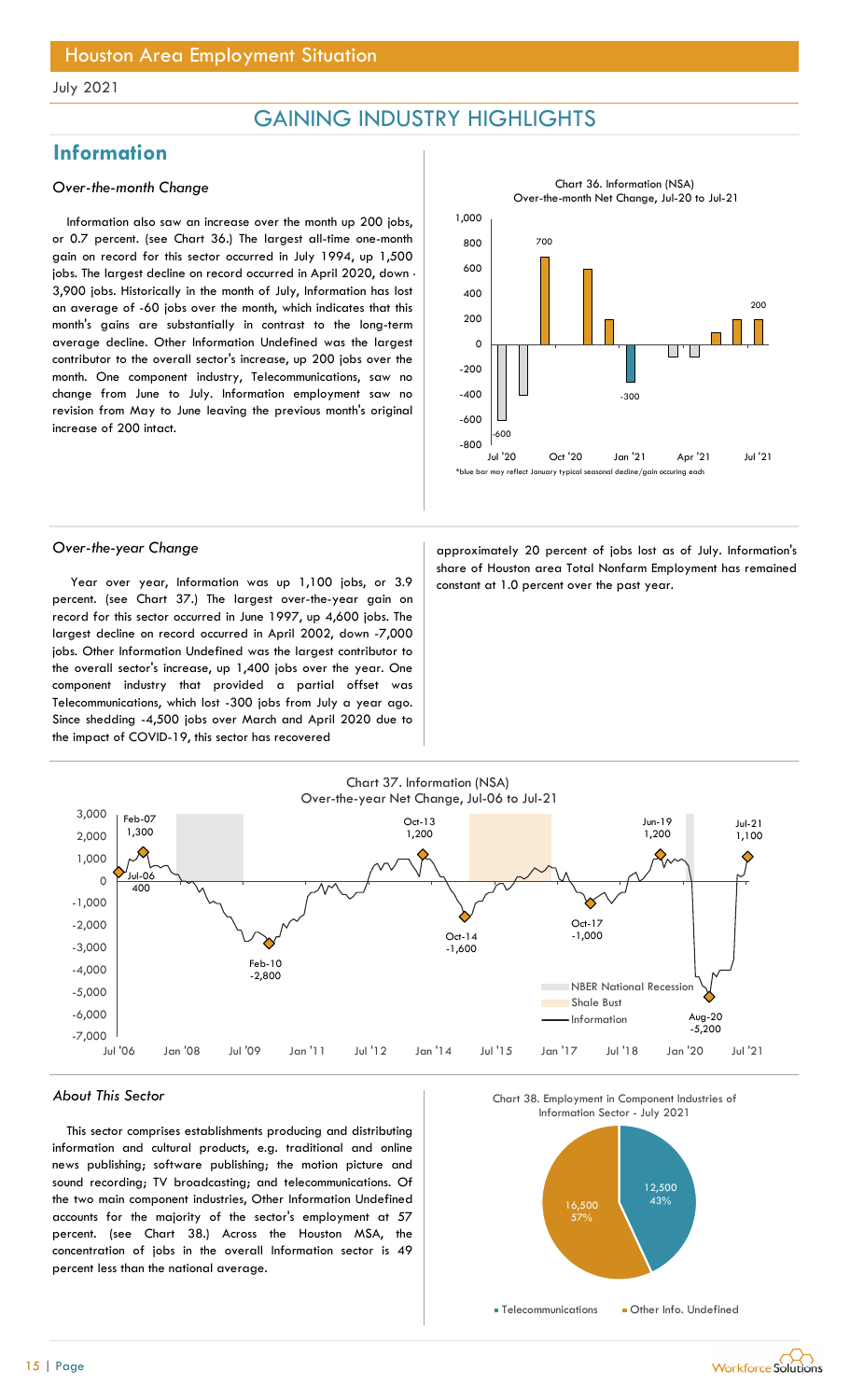## Unemployment Rates

## Not-Seasonally Adjusted

The Houston MSA (not-seasonally-adjusted) unemployment rate stood at 6.8 percent in July, down from June's 7.4 percent and down from 11.1 percent a year ago. This was above the statewide rate of 6.0 percent and above the national rate of 5.7 percent. 233,714 individuals were unemployed in Houston in July, down from June's 252,691 and down from 379,678 in July 2020.



Chart 40. Unemployment Rates U.S., Texas, and Houston MSA (NSA) July 2001 to July 2021



## Seasonally Adjusted

The Houston MSA (seasonally-adjusted) unemployment rate stood at 7.1 percent in June, down slightly from May's 7.2 percent and down from 9.4 percent a year ago. This was above the statewide rate of 6.5 percent and above the national rate of 5.9 percent. 241,389 individuals were unemployed in Houston in June, virtually unchanged, down slightly from May's 241,943 and down from 316,630 in June 2020.

Chart 41. Unemployment Rates (SA) U.S., Texas, and Houston MSA June 2021